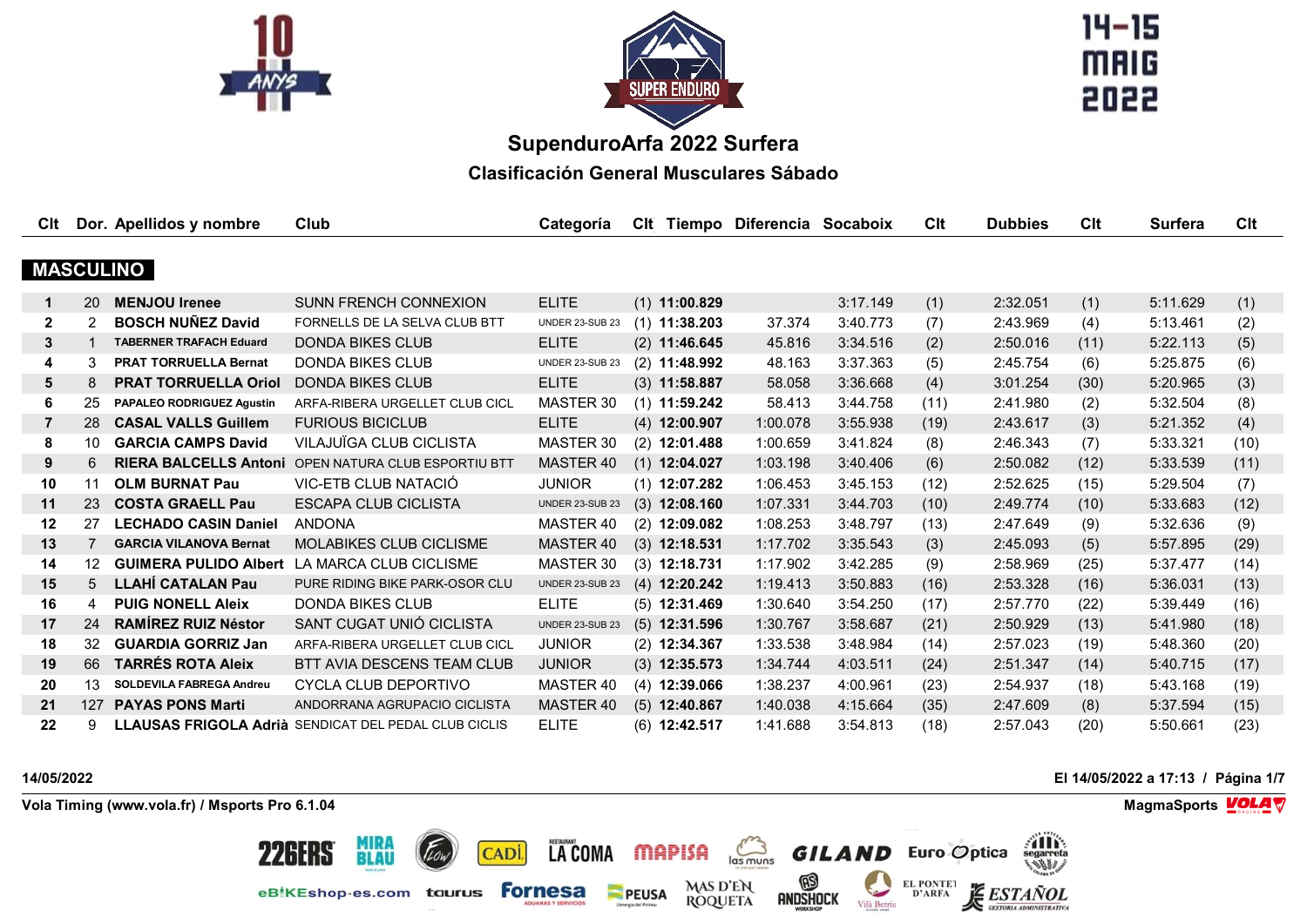



 $14 - 15$ **MAIG** 2022

| Clt             |                  | Dor. Apellidos y nombre           | Club                                  | Categoría                 |                         | CIt Tiempo Diferencia Socaboix |          | Clt  | <b>Dubbies</b> | Clt  | <b>Surfera</b> | Clt  |
|-----------------|------------------|-----------------------------------|---------------------------------------|---------------------------|-------------------------|--------------------------------|----------|------|----------------|------|----------------|------|
| 23              | 107              | <b>VILA BOSCH Alguer</b>          | <b>VILAJUÏGA CLUB CICLISTA</b>        | MASTER 30                 | $(4)$ 12:42.949         | 1:42.120                       | 3:59.188 | (22) | 2:53.527       | (17) | 5:50.234       | (21) |
| 24              | 62               | <b>BASERBA Adan</b>               | <b>BELLVER CLUB CICLISTA</b>          | MASTER 30                 | $(5)$ 12:47.534         | 1:46.705                       | 3:58.636 | (20) | 2:58.586       | (23) | 5:50.312       | (22) |
| 25              | 26               | <b>CASALS Cyril</b>               |                                       | MASTER 40                 | $(6)$ 12:49.641         | 1:48.812                       | 3:50.731 | (15) | 3:01.242       | (29) | 5:57.668       | (28) |
| 26              | 89               | <b>SUBIRATS ALBARRACIN Alonso</b> | MONTCADA CLUB CICLISTA                | MASTER 30                 | $(6)$ 13:00.939         | 2:00.110                       | 4:07.067 | (26) | 2:57.665       | (21) | 5:56.207       | (27) |
| 27              | 72               | <b>VILÀ PIÑERO Oriol</b>          | <b>DONDA BIKES CLUB</b>               | <b>ELITE</b>              | $(7)$ 13:05.352         | 2:04.523                       | 4:07.825 | (27) | 2:58.629       | (24) | 5:58.898       | (31) |
| 28              | 14               | <b>SOLÀ MAURI Roc</b>             | FORNELLS DE LA SELVA CLUB BTT         | <b>JUNIOR</b>             | $(4)$ 13:08.922         | 2:08.093                       | 4:05.945 | (25) | 3:00.387       | (28) | 6:02.590       | (34) |
| 29              | 82               | <b>MEDALL BOU Pablo</b>           | MONPEDAL CASTELLON CC                 | <b>ELITE</b>              | $(8)$ 13:10.121         | 2:09.292                       | 4:16.250 | (36) | 2:59.883       | (27) | 5:53.988       | (25) |
| 30              | 77               | <b>BOSCH NUÑEZ Domenec</b>        | FORNELLS DE LA SELVA CLUB BTT         | <b>ELITE</b>              | $(9)$ 13:10.668         | 2:09.839                       | 4:14.574 | (32) | 3:02.457       | (32) | 5:53.637       | (24) |
| 31              | 71               | <b>SERRA VALDÉS Oriol</b>         | <b>CYCLING CLUB SALLENT</b>           | MASTER 30                 | $(7)$ 13:10.688         | 2:09.859                       | 4:09.496 | (28) | 3:02.512       | (33) | 5:58.680       | (30) |
| $32\phantom{a}$ | 128              | <b>CARNEIRO PÉREZ David</b>       | <b>PULPEIROS MUGARDOS</b>             | MASTER 30                 | $(8)$ 13:16.186         | 2:15.357                       | 4:20.601 | (38) | 2:59.433       | (26) | 5:56.152       | (26) |
| 33              | 63               | <b>TOLEDO BERNAD Jorge</b>        | <b>BIG BIKES CARLET CD</b>            | MASTER 40                 | $(7)$ 13:27.937         | 2:27.108                       | 4:10.734 | (29) | 3:09.457       | (50) | 6:07.746       | (40) |
| 34              | 99               | <b>BONASTRE LLANSÓ Pere</b>       | SANT CUGAT UNIÓ CICLISTA              | YOUTH-CADET (1) 13:28.237 |                         | 2:27.408                       | 4:24.863 | (46) | 3:02.691       | (34) | 6:00.683       | (33) |
| 35              | 17               | <b>URIBE PINTADO Daniel</b>       | ST. ANDREU BARCA MOTO CLUB            | MASTER 40                 | $(8)$ 13:31.476         | 2:30.647                       | 4:13.742 | (31) | 3:08.332       | (49) | 6:09.402       | (42) |
| 36              | 141              | <b>SANCHIS COT Alfons</b>         | <b>TKERS</b>                          | <b>DISSABTE</b>           | $(1)$ 13:32.519         | 2:31.690                       | 4:22.160 | (40) | 3:02.902       | (35) | 6:07.457       | (39) |
| 37              | 139              | <b>NOSELLA Damien</b>             |                                       | <b>DISSABTE</b>           | $(2)$ 13:34.415         | 2:33.586                       | 4:15.629 | (34) | 3:04.180       | (38) | 6:14.606       | (52) |
| 38              | 15               | <b>ATIENZA FOLGADO Victor</b>     | <b>FOLGATEL CC</b>                    | <b>MASTER 50</b>          | $(1)$ 13:36.656         | 2:35.827                       | 4:14.945 | (33) | 3:15.219       | (68) | 6:06.492       | (37) |
| 39              | 19               | <b>ROCA JOSEP 1 Oriol</b>         | <b>MARESME TROPICAL BIKE CLUB</b>     | YOUTH-CADET (2) 13:38.597 |                         | 2:37.768                       | 4:27.793 | (50) | 3:07.183       | (45) | 6:03.621       | (35) |
| 40              | 134              | PIÑOL PIÑOL Cesc                  | <b>GARRIGUES ALTES CLUB EXCURSION</b> | <b>DISSABTE</b>           | $(3)$ 13:39.554         | 2:38.725                       | 4:27.820 | (51) | 3:05.222       | (42) | 6:06.512       | (38) |
| 41              | 61               | <b>JULIA GUIVERNAU Pau</b>        | ARFA-RIBERA URGELLET CLUB CICL        | MASTER 40                 | $(9)$ 13:40.425         | 2:39.596                       | 4:22.523 | (43) | 3:03.922       | (36) | 6:13.980       | (51) |
| 42              | 16               | <b>SANCHEZ COLL Arnau</b>         | MEDINYÀ AGRUP ESPORT SEC CICL         | MASTER 40                 | $(10)$ 13:42.621        | 2:41.792                       | 4:20.871 | (39) | 3:05.496       | (43) | 6:16.254       | (53) |
| 43              | 100 <sub>1</sub> | <b>FONT CABEZAS Pol</b>           | SANTVI CLUB ESPORTIU                  | <b>JUNIOR</b>             | $(5)$ 13:47.083         | 2:46.254                       | 4:22.434 | (42) | 3:10.996       | (52) | 6:13.653       | (50) |
| 44              | 97               | <b>MARFIL GALVEZ Abel</b>         | SACALM-EXPRES CLUB CICLISTA           | <b>ELITE</b>              | $(10)$ 13:48.102        | 2:47.273                       | 4:43.922 | (70) | 3:04.453       | (39) | 5:59.727       | (32) |
| 45              | 87               | <b>FATÁS CASANOVAS Oriol</b>      | <b>BDN BIKES CLUB CICLISTA</b>        | <b>UNDER 23-SUB 23</b>    | $(6)$ 13:49.176         | 2:48.347                       | 4:41.414 | (65) | 3:02.071       | (31) | 6:05.691       | (36) |
| 46              | 108              | <b>BARCELO COLL Oscar</b>         | VILAJUÏGA CLUB CICLISTA               | MASTER 40                 | $(11)$ <b>13:49.222</b> | 2:48.393                       | 4:28.746 | (54) | 3:12.047       | (56) | 6:08.429       | (41) |
| 47              | 75               | <b>SALMERON CASELLAS Oscar</b>    | <b>FANATIK VIC CLUB</b>               | MASTER 40                 | $(12)$ <b>13:49.716</b> | 2:48.887                       | 4:22.313 | (41) | 3:04.840       | (41) | 6:22.563       | (61) |

LA COMA MAPISA

PEUSA

CADI.

 $\sum_{\text{las minus}}$ 

MAS D'EN<br>ROQUETA

 $\circledR$ 

andshock

**Vola Timing (www.vola.fr) / Msports Pro 6.1.04 MagmaSports MagmaSports MagmaSports MagmaSports MagmaSports** 

**MIRA<br>BLAU** 

eBIKEshop-es.com taurus Fornesa

22GERS

**14/05/2022 El 14/05/2022 a 17:13 / Página 2/7**

**THE** 

**ESTAÑOL** 

**GESTORIA ADMINISTRATIVA** 

**GILAND** Euro Optica

Vilà Betriu

EL PONTE1<br>D'ARFA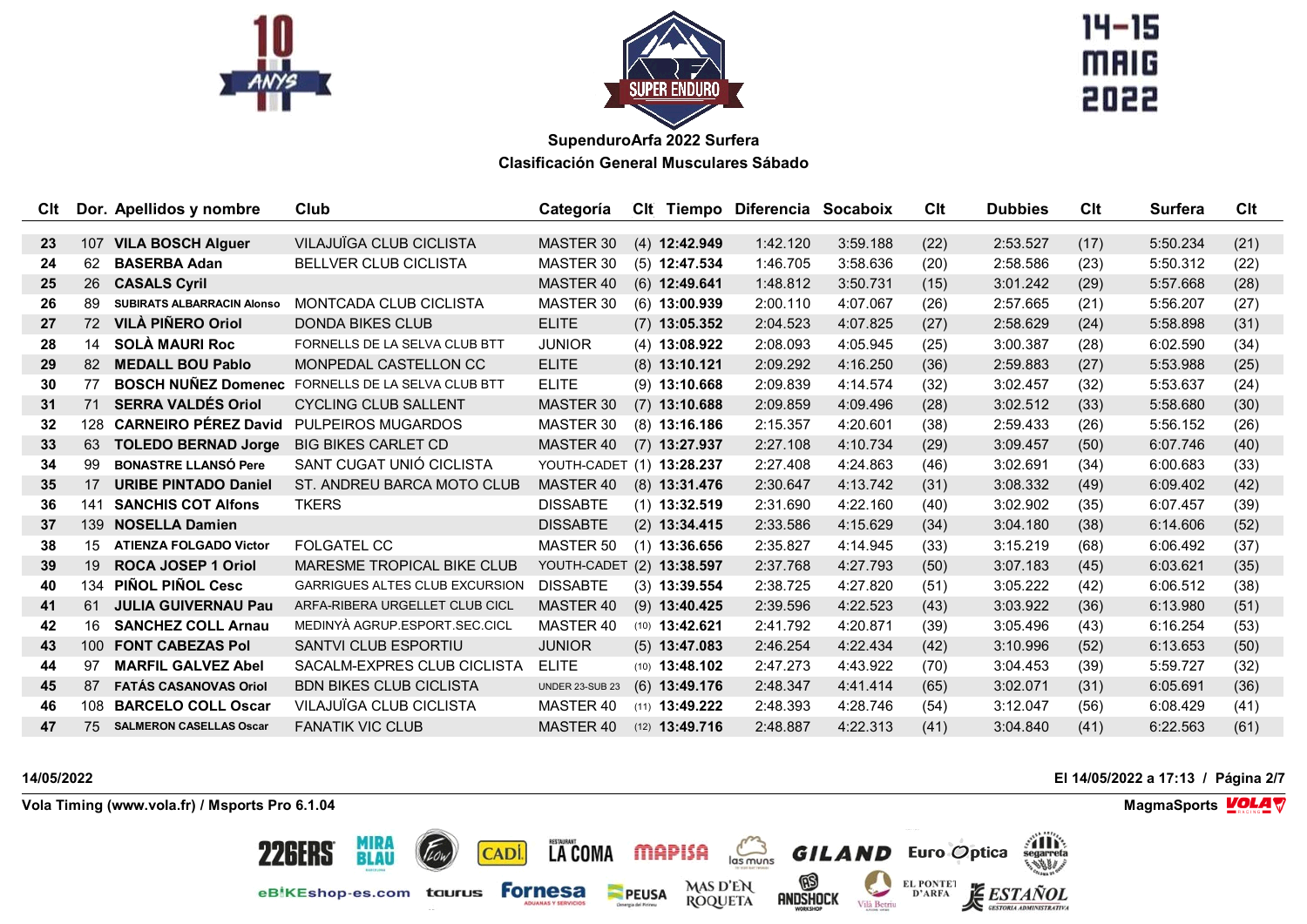



 $14 - 15$ **MAIG** 2022

| <b>C</b> lt |     | Dor. Apellidos y nombre                | Club                             | Categoría                 |                         | CIt Tiempo Diferencia Socaboix |          | Clt  | <b>Dubbies</b> | Clt   | <b>Surfera</b> | CIt  |
|-------------|-----|----------------------------------------|----------------------------------|---------------------------|-------------------------|--------------------------------|----------|------|----------------|-------|----------------|------|
|             |     |                                        |                                  |                           |                         |                                |          |      |                |       |                |      |
| 48          | 118 | <b>TORRES EGEA Sergi</b>               | <b>BTT QUERALT</b>               | MASTER 40                 | $(13)$ <b>13:49.988</b> | 2:49.159                       | 4:26.500 | (48) | 3:12.902       | (59)  | 6:10.586       | (43) |
| 49          | 90  | <b>NAJLES Mariano</b>                  | <b>MONTCADA CLUB CICLISTA</b>    | MASTER 40                 | $(14)$ 13:54.184        | 2:53.355                       | 4:35.938 | (59) | 3:07.531       | (46)  | 6:10.715       | (44) |
| 50          | 31  | <b>VIDAL ALCUBIERRE Gil</b>            | VIC-ETB CLUB NATACIÓ             | YOUTH-CADET (3) 13:54.860 |                         | 2:54.031                       | 4:24.438 | (45) | 3:16.832       | (70)  | 6:13.590       | (49) |
| 51          | 98  | PERMANE SABATES Josep                  | SACALM-EXPRES CLUB CICLISTA      | MASTER 50                 | $(2)$ 13:56.140         | 2:55.311                       | 4:28.246 | (52) | 3:10.996       | (52)  | 6:16.898       | (54) |
| 52          | 60  | <b>ESTANY ALONSO Andreu</b>            | ARFA-RIBERA URGELLET CLUB CICL   | <b>JUNIOR</b>             | $(6)$ 13:57.140         | 2:56.311                       | 4:34.687 | (58) | 3:04.574       | (40)  | 6:17.879       | (55) |
| 53          | 33  | <b>SERRA SENSAT Carles</b>             | <b>HOSTALRIC CLUB CICLISTA</b>   | MASTER 30                 | $(9)$ 13:58.410         | 2:57.581                       | 4:24.906 | (47) | 3:20.606       | (79)  | 6:12.898       | (47) |
| 54          | 30  | <b>RAUDALES MEDINA Roberto Antonio</b> | <b>GIRONA CLUB ESPORTIU BIKE</b> | MASTER 30                 | $(10)$ 14:02.058        | 3:01.229                       | 4:28.261 | (53) | 3:10.668       | (51)  | 6:23.129       | (62) |
| 55          | 58  | <b>ANTOINE Cheramy</b>                 | <b>ACCOUS VTT</b>                | MASTER 30                 | $(11)$ <b>14:06.320</b> | 3:05.491                       | 4:32.328 | (56) | 3:14.863       | (65)  | 6:19.129       | (56) |
| 56          | 126 | <b>ARACIL BROTONS Arnau</b>            | <b>FURIOUS BICI CLUB</b>         | <b>ELITE</b>              | $(11)$ <b>14:06.485</b> | 3:05.656                       | 4:26.875 | (49) | 3:12.567       | (57)  | 6:27.043       | (68) |
| 57          | 36  | PASCUAL OLIVER Ignasi                  | MOLABIKES CLUB CICLISME          | YOUTH-CADET (4) 14:06.609 |                         | 3:05.780                       | 4:17.312 | (37) | 3:03.969       | (37)  | 6:45.328       | (87) |
| 58          | 73  | <b>DURBAU PUJOLRAS Nil</b>             | <b>DONDA BIKES CLUB</b>          | <b>JUNIOR</b>             | $(7)$ 14:07.856         | 3:07.027                       | 4:37.860 | (61) | 3:06.695       | (44)  | 6:23.301       | (63) |
| 59          | 91  | <b>PONS MAHAUT Jorge</b>               | MUSSOLS XABIA BIKERS CC          | MASTER 30                 | $(12)$ <b>14:11.441</b> | 3:10.612                       | 4:50.726 | (76) | 3:08.297       | (48)  | 6:12.418       | (46) |
| 60          | 113 | <b>VILARÓ BORRÀS Carles</b>            |                                  | MASTER 40                 | $(15)$ <b>14:11.878</b> | 3:11.049                       | 4:23.242 | (44) | 3:20.168       | (77)  | 6:28.468       | (72) |
| 61          | 76  | <b>MENDOZA ALAMILLO Toni</b>           | FES BICI IGUALADA CLUB CICLIST   | MASTER 30                 | $(13)$ <b>14:12.332</b> | 3:11.503                       | 4:37.949 | (62) | 3:13.879       | (61)  | 6:20.504       | (57) |
| 62          | 38  | <b>BALAGUE LOPEZ Pau Marcel</b>        | EL CORREDOR CLUB CICLISTA        | MASTER 40                 | $(16)$ 14:12.708        | 3:11.879                       | 4:32.239 | (55) | 3:15.101       | (66)  | 6:25.368       | (64) |
| 63          | 69  | FERNÁNDEZ MERCADÉ Jaime                | CROSS CHICKEN C.D.E.             | MASTER 40                 | $(17)$ <b>14:13.540</b> | 3:12.711                       | 4:36.172 | (60) | 3:11.508       | (54)  | 6:25.860       | (65) |
| 64          | 35  | <b>MARIN CANO Xavier</b>               | <b>SHAMAN ST CLUB ESPORTIU</b>   | MASTER 30                 | $(14)$ <b>14:17.485</b> | 3:16.656                       | 4:41.883 | (67) | 3:14.715       | (64)  | 6:20.887       | (58) |
| 65          | 37  | <b>RUBIO BLANCO Dani</b>               | <b>GIRONA CLUB ESPORTIU BIKE</b> | MASTER 30                 | $(15)$ <b>14:17.866</b> | 3:17.037                       | 4:40.246 | (64) | 3:07.859       | (47)  | 6:29.761       | (74) |
| 66          | 70  | <b>ANDRES RUBIO Jose Luis</b>          | <b>CULTBIKES CC</b>              | MASTER 40                 | $(18)$ 14:22.121        | 3:21.292                       | 4:38.586 | (63) | 3:15.164       | (67)  | 6:28.371       | (71) |
| 67          | 105 | <b>GIRONES ALVAREZ Unai</b>            | VILAJUÏGA CLUB CICLISTA          | YOUTH-CADET (5) 14:22.858 |                         | 3:22.029                       | 4:47.238 | (73) | 3:14.648       | (63)  | 6:20.972       | (59) |
| 68          | 41  | <b>CAPERAN Benjamin</b>                | <b>DONDA BIKES CLUB</b>          | <b>MASTER 50</b>          | $(3)$ 14:27.512         | 3:26.683                       | 4:45.938 | (72) | 3:12.645       | (58)  | 6:28.929       | (73) |
| 69          | 117 | <b>ROCA PALAU Oriol</b>                | <b>BTT QUERALT</b>               | MASTER 30                 | $(16)$ <b>14:32.148</b> | 3:31.319                       | 4:55.531 | (82) | 3:14.410       | (62)  | 6:22.207       | (60) |
| 70          | 81  | <b>MEMBRADO MARTÍ Albert</b>           | MONPEDAL CASTELLON CC            | <b>ELITE</b>              | $(12)$ <b>14:34.130</b> | 3:33.301                       | 4:41.547 | (66) | 3:24.532       | (88)  | 6:28.051       | (69) |
| 71          | 40  | <b>RODRIGUEZ VILA Jesús</b>            | MARESME TROPICAL BIKE CLUB       | MASTER 30                 | $(17)$ <b>14:42.454</b> | 3:41.625                       | 4:56.028 | (83) | 3:20.453       | (78)  | 6:25.973       | (66) |
| 72          | 119 | <b>CUSTODI ROCA Arnau</b>              | <b>BTTQUERALT</b>                | MASTER 30                 | $(18)$ <b>14:43.762</b> | 3:42.933                       | 4:12.098 | (30) | 4:01.215       | (115) | 6:30.449       | (75) |

LACOMA MAPISA

**PEUSA** 

CADI.

 $\sum_{\text{las minus}}$ 

MAS D'EN<br>ROQUETA

 $\circledR$ 

andshock

**Vola Timing (www.vola.fr) / Msports Pro 6.1.04 MagmaSports MagmaSports MagmaSports MagmaSports MagmaSports** 

**MIRA<br>BLAU** 

eBIKEshop-es.com taurus Fornesa

22GERS

**14/05/2022 El 14/05/2022 a 17:13 / Página 3/7**

**THE** 

*ESTAÑOL* 

**ORIA ADMINISTRATIVA** 

**GILAND** Euro Optica

Vilà Betriu

EL PONTE1<br>D'ARFA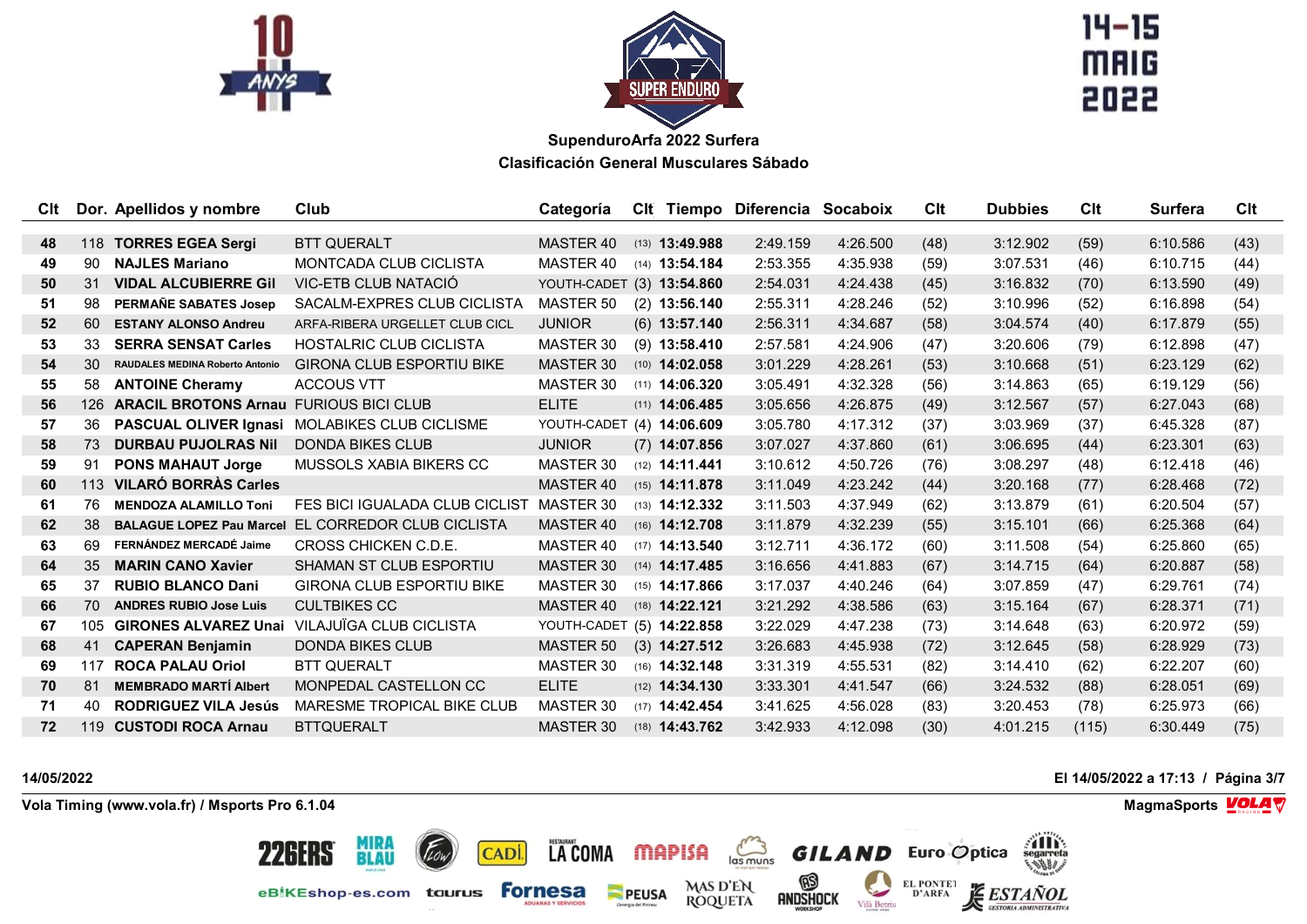



 $14 - 15$ **MAIG** 2022

| CIt. |     | Dor. Apellidos y nombre               | Club                                                               | Categoría                  |                         | Clt Tiempo Diferencia Socaboix |          | Clt   | <b>Dubbies</b> | Clt   | <b>Surfera</b> | Clt   |
|------|-----|---------------------------------------|--------------------------------------------------------------------|----------------------------|-------------------------|--------------------------------|----------|-------|----------------|-------|----------------|-------|
|      |     |                                       |                                                                    |                            |                         |                                |          |       |                |       |                |       |
| 73   | 92  | <b>MIRO PEDREROL Jan</b>              | PREMIA DE DALT C.C. BTT                                            | YOUTH-CADET (6) 14:44.071  |                         | 3:43.242                       | 4:45.418 | (71)  | 3:26.434       | (91)  | 6:32.219       | (78)  |
| 74   | 34  | LÓPEZ CERÓN ARÉVALO Alejandro         | SANT CUGAT UNIÓ CICLISTA                                           | YOUTH-CADET (7) 14:44.871  |                         | 3:44.042                       | 4:57.730 | (85)  | 3:16.121       | (69)  | 6:31.020       | (76)  |
| 75   | 80  | <b>SANCHEZ GARCIA Juan Pablo</b>      | <b>MAXI BIKE CLUB CICLISTA</b>                                     | MASTER 40 (19) 14:45.802   |                         | 3:44.973                       | 4:48.899 | (75)  | 3:19.961       | (76)  | 6:36.942       | (80)  |
| 76   | 18  | <b>CENTELLES FRADERA Pau</b>          | FORNELLS DE LA SELVA CLUB BTT                                      | YOUTH-CADET (8) 14:46.082  |                         | 3:45.253                       | 5:06.016 | (94)  | 3:13.281       | (60)  | 6:26.785       | (67)  |
| 77   | 103 | <b>OLIVER GARCIA Gerard</b>           | VETERANOS CATALUNYA ASOCIACIÓN                                     | MASTER 30                  | $(19)$ <b>14:47.532</b> | 3:46.703                       | 4:42.387 | (68)  | 3:32.379       | (98)  | 6:32.766       | (79)  |
| 78   | 64  | MUEDRA NÚÑEZ Jose Vicente             | <b>BIKE POBLA C</b>                                                | MASTER 50                  | $(4)$ 14:48.395         | 3:47.566                       | 4:50.973 | (78)  | 3:19.949       | (75)  | 6:37.473       | (81)  |
| 79   | 74  | <b>PUJOL I PARRAMON Julià</b>         | ESPRINT CELLERA DE TER CLUB CI                                     | YOUTH-CADET (9) 14:49.465  |                         | 3:48.636                       | 5:24.336 | (106) | 3:11.789       | (55)  | 6:13.340       | (48)  |
| 80   | 78  | <b>GARCIA FONT Daniel</b>             | KEPASA TIU CLUB ESPORTIU CICLI                                     | MASTER 30                  | $(20)$ <b>14:53.160</b> | 3:52.331                       | 4:59.039 | (86)  | 3:41.758       | (107) | 6:12.363       | (45)  |
| 81   | 115 | <b>ALBAREDA BALCELLS Nil</b>          | <b>BTT QUERALT</b>                                                 | <b>ELITE</b>               | $(13)$ <b>14:58.945</b> | 3:58.116                       | 5:01.101 | (88)  | 3:19.344       | (73)  | 6:38.500       | (83)  |
| 82   |     | 136 PAZ Alex                          |                                                                    | <b>DISSABTE</b>            | $(4)$ 15:00.762         | 3:59.933                       | 4:32.390 | (57)  | 3:47.211       | (112) | 6:41.161       | (84)  |
| 83   | 45  | <b>CANAS ESPINOSA David</b>           | <b>BIKE ABADESSES CLUB CICLISTA</b>                                | MASTER 30                  | $(21)$ 15:01.109        | 4:00.280                       | 4:50.941 | (77)  | 3:20.937       | (82)  | 6:49.231       | (93)  |
| 84   | 125 | <b>RÍOS CARRASCO Rafa</b>             | <b>FORESTAL RIDERS</b>                                             | MASTER 40                  | $(20)$ 15:01.950        | 4:01.121                       | 4:43.750 | (69)  | 3:17.946       | (71)  | 7:00.254       | (102) |
| 85   | 116 | <b>CLARAMUNT JORBA Abelard</b>        | <b>BTT QUERALT</b>                                                 | MASTER 40                  | $(21)$ 15:01.995        | 4:01.166                       | 4:47.273 | (74)  | 3:30.097       | (94)  | 6:44.625       | (86)  |
| 86   | 101 | <b>TORRADES SOLSONA Biel</b>          | <b>TARTAREU CLUB CICLISTA</b>                                      | YOUTH-CADET (10) 15:11.137 |                         | 4:10.308                       | 4:59.672 | (87)  | 3:24.449       | (87)  | 6:47.016       | (91)  |
| 87   | 88  | <b>BENITEZ AREVALO Jesus Santiago</b> | <b>MONTCADA CLUB CICLISTA</b>                                      | MASTER 40                  | $(22)$ 15:11.767        | 4:10.938                       | 4:54.688 | (80)  | 3:20.758       | (80)  | 6:56.321       | (97)  |
| 88   | 94  |                                       | <b>CASTILLO ARROYO Antonio Jose RIERA BIKES CALELLA CLUB CICLI</b> | MASTER 40                  | $(23)$ 15:12.774        | 4:11.945                       | 5:04.633 | (92)  | 3:30.418       | (95)  | 6:37.723       | (82)  |
| 89   | 96  | <b>FILBA DEVESA Carlos</b>            | ROCABIKES CLUB ESPORTIU                                            | <b>MASTER 50</b>           | $(5)$ 15:13.739         | 4:12.910                       | 5:01.102 | (89)  | 3:25.192       | (89)  | 6:47.445       | (92)  |
| 90   | 95  | <b>HUNTINGTON Nicolàs</b>             | RIUDARENES ESPORTS MUNTANYA                                        | <b>ELITE</b>               | $(14)$ 15:18.148        | 4:17.319                       | 5:06.058 | (95)  | 3:26.422       | (90)  | 6:45.668       | (88)  |
| 91   | 39  | <b>QUINTANA WULF Ramon</b>            | DONDA BIKES CLUB                                                   | MASTER 50                  | $(6)$ 15:19.148         | 4:18.319                       | 5:02.582 | (91)  | 3:32.004       | (97)  | 6:44.562       | (85)  |
| 92   | 106 | <b>SALA MARTINEZ Miquel</b>           | VILAJUÏGA CLUB CICLISTA                                            | MASTER 40                  | $(24)$ 15:19.199        | 4:18.370                       | 5:22.297 | (105) | 3:28.824       | (93)  | 6:28.078       | (70)  |
| 93   | 110 |                                       | FERNANDEZ PEREZ Josep Maria VILAJUIGA CLUB CICLISTA                | <b>MASTER 40</b>           | $(25)$ 15:24.693        | 4:23.864                       | 5:05.719 | (93)  | 3:22.649       | (84)  | 6:56.325       | (98)  |
| 94   | 109 | <b>ZETTEL MENDEZ Armin</b>            | VILAJUÏGA CLUB CICLISTA                                            | MASTER 40                  | (26) 15:25.789          | 4:24.960                       | 5:15.824 | (101) | 3:23.820       | (86)  | 6:46.145       | (90)  |
| 95   | 84  | <b>BIOSCA BAYLINA Carles</b>          | <b>BDN BIKES CLUB CICLISTA</b>                                     | MASTER 40                  | $(27)$ 15:26.055        | 4:25.226                       | 5:01.519 | (90)  | 3:22.832       | (85)  | 7:01.704       | (104) |
| 96   | 59  | <b>PORTE NOGUERAS Nil</b>             | ALTA RIBAGORÇA CENTRE EXCURSIO                                     | YOUTH-CADET (11) 15:29.355 |                         | 4:28.526                       | 4:56.527 | (84)  | 3:34.867       | (102) | 6:57.961       | (101) |
| 97   | 111 | <b>SOLER PAGES Xavier</b>             | VILAJUIGA CLUB COCLISTA EOBIKE                                     | MASTER 30                  | $(22)$ 15:30.297        | 4:29.468                       | 5:15.289 | (100) | 3:18.981       | (72)  | 6:56.027       | (96)  |

LA COMA MAPISA

PEUSA

CADI.

 $\sum_{\text{las minus}}$ 

MAS D'EN<br>ROQUETA

 $\circledR$ 

andshock

**Vola Timing (www.vola.fr) / Msports Pro 6.1.04 MagmaSports MagmaSports MagmaSports MagmaSports MagmaSports** 

**MIRA<br>BLAU** 

eBIKEshop-es.com taurus Fornesa

22GERS

**14/05/2022 El 14/05/2022 a 17:13 / Página 4/7**

**THE** 

**ESTAÑOL** 

**GESTORIA ADMINISTRATIVA** 

**GILAND** Euro Optica

Vilà Betriu

EL PONTE1<br>D'ARFA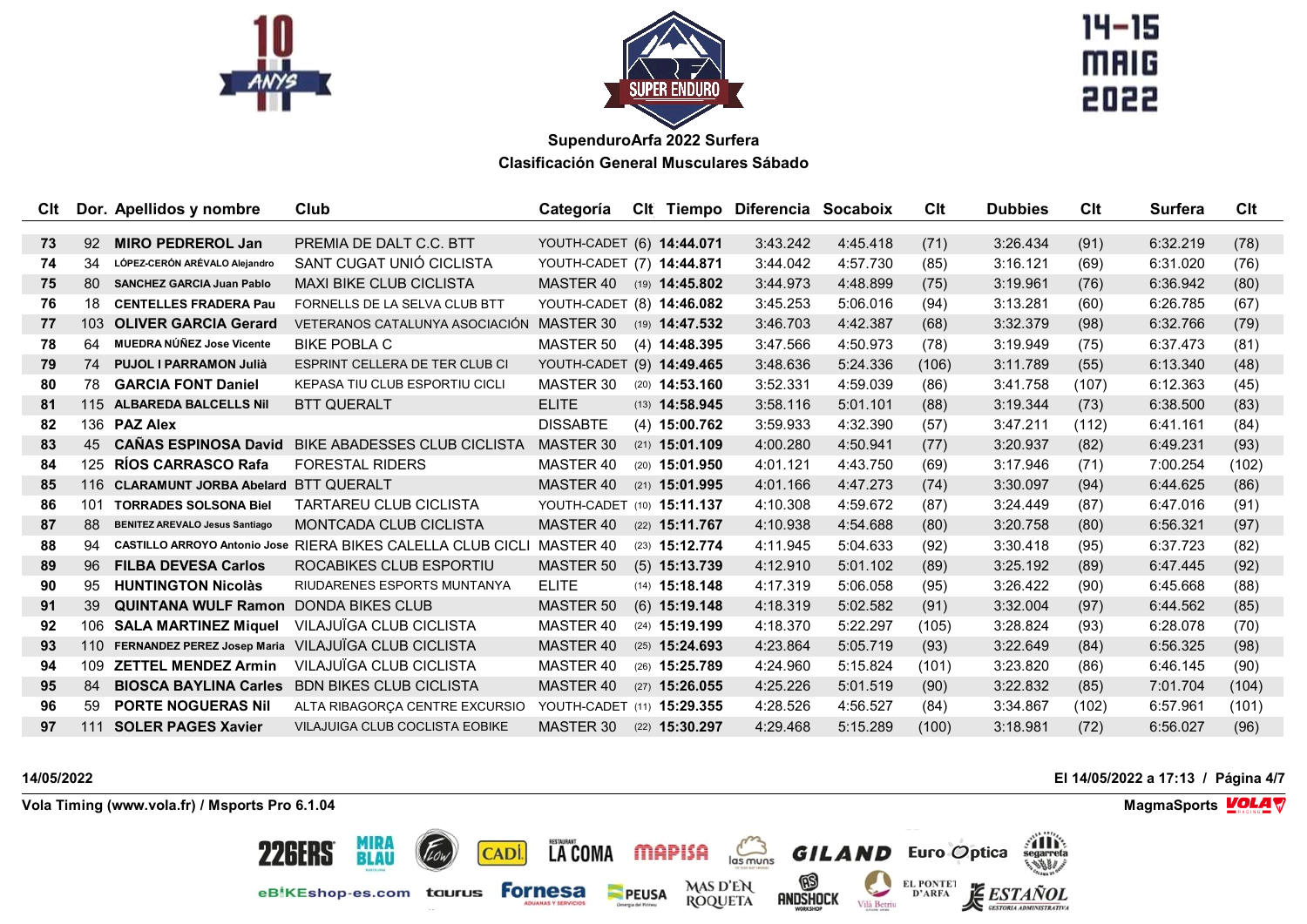



 $14 - 15$ **MAIG** 2022

| Clt |     | Dor. Apellidos y nombre                       | Club                                         | Categoría              |                         | CIt Tiempo Diferencia Socaboix |           | Clt   | <b>Dubbies</b> | Clt   | <b>Surfera</b> | Clt   |
|-----|-----|-----------------------------------------------|----------------------------------------------|------------------------|-------------------------|--------------------------------|-----------|-------|----------------|-------|----------------|-------|
|     |     |                                               |                                              |                        |                         |                                |           |       |                |       |                |       |
| 98  |     | 122 DIAZ LASHERAS Adriano SANTAN CITY CLIMB   |                                              | MASTER 40              | $(28)$ 15:30.632        | 4:29.803                       | 5:07.671  | (96)  | 3:26.437       | (92)  | 6:56.524       | (100) |
| 99  | 93  | <b>GARCIA MORALES Gerard</b>                  | <b>PROBIKE CLUB</b>                          | <b>ELITE</b>           | $(15)$ 15:36.304        | 4:35.475                       | 5:17.984  | (102) | 3:22.347       | (83)  | 6:55.973       | (95)  |
| 100 | 123 | <b>BACARDIT CANYELLES Jordi DRINK TEAM</b>    |                                              | MASTER 40              | $(29)$ 15:44.551        | 4:43.722                       | 5:13.789  | (99)  | 3:30.453       | (96)  | 7:00.309       | (103) |
| 101 | 83  | <b>BARTOLOMÉ RAMÍREZ Abel</b>                 | <b>MOLABIKES CLUB CICLISME</b>               | <b>UNDER 23-SUB 23</b> | $(7)$ 15:50.004         | 4:49.175                       | 5:11.543  | (97)  | 3:42.004       | (108) | 6:56.457       | (99)  |
| 102 | 43  | <b>MUNTADA MELET Joan</b>                     | D'OLIANA AGRUPACIO CICLISTA                  | <b>ELITE</b>           | $(16)$ 15:51.582        | 4:50.753                       | 5:21.707  | (104) | 3:35.301       | (103) | 6:54.574       | (94)  |
| 103 | 46  | <b>ACEDO ROMERO Xavier</b>                    | <b>GIRONA CLUB ESPORTIU BIKE</b>             | MASTER 30              | $(23)$ 16:08.314        | 5:07.485                       | 5:26.516  | (108) | 3:34.864       | (101) | 7:06.934       | (105) |
| 104 | 68  | <b>BATET GRAS Joan</b>                        | CICLES SANS ASSOC. CLUB CICLIS               | MASTER 30              | $(24)$ 16:12.308        | 5:11.479                       | 6:05.312  | (116) | 3:20.914       | (81)  | 6:46.082       | (89)  |
| 105 | 124 | <b>SOLER TIRADO Alex</b>                      | ENDURIDERS RIPOLLÈS - BIKEABAD               | <b>ELITE</b>           | $(17)$ 16:19.132        | 5:18.303                       | 5:20.262  | (103) | 3:41.238       | (105) | 7:17.632       | (107) |
| 106 | 67  | <b>MORA CARDONA Roc</b>                       | BTT AVIA DESCENS TEAM CLUB                   | <b>JUNIOR</b>          | $(8)$ 16:31.941         | 5:31.112                       | 5:41.551  | (111) | 3:32.566       | (99)  | 7:17.824       | (108) |
| 107 |     | 112 ALEXANDRE Ponsich                         | <b>VILAJUIGA EOBIKES</b>                     | MASTER 40              | $(30)$ <b>16:33.656</b> | 5:32.827                       | 5:47.324  | (112) | 3:33.488       | (100) | 7:12.844       | (106) |
| 108 | 44  | <b>PUIG ROS Albert</b>                        | FORNELLS DE LA SELVA CLUB BTT                | <b>JUNIOR</b>          | $(9)$ 16:34.695         | 5:33.866                       | 4:52.313  | (79)  | 5:10.398       | (121) | 6:31.984       | (77)  |
| 109 | 145 | ARGÜELLES BELTRAN Oliver                      | <b>ENDURO VALLES</b>                         | <b>DISSABTE</b>        | $(5)$ 16:48.680         | 5:47.851                       | 5:40.313  | (110) | 3:45.578       | (110) | 7:22.789       | (110) |
| 110 | 140 | <b>REGADA VILA Pol</b>                        |                                              | <b>DISSABTE</b>        | $(6)$ 16:56.132         | 5:55.303                       | 5:36.707  | (109) | 3:41.578       | (106) | 7:37.847       | (113) |
| 111 | 121 | <b>CIA FANCELLI Tasio</b>                     | NO CLUB                                      | <b>ELITE</b>           | $(18)$ 17:20.285        | 6:19.456                       | 5:56.156  | (113) | 4:01.777       | (117) | 7:22.352       | (109) |
| 112 | 144 | BORRAJO NÚÑEZ ARENAS Mario EOBIKE (VILAJUÏGA) |                                              | <b>DISSABTE</b>        | $(7)$ 17:24.976         | 6:24.147                       | 6:17.090  | (117) | 3:40.351       | (104) | 7:27.535       | (111) |
| 113 | 85  |                                               | PELÁEZ ARANGO Adrián BDN BIKES CLUB CICLISTA | MASTER 30              | $(25)$ <b>17:26.987</b> | 6:26.158                       | 5:26.023  | (107) | 3:52.324       | (113) | 8:08.640       | (115) |
| 114 | 130 | <b>SIGNES TUR David</b>                       |                                              | MASTER 30              | $(26)$ 17:44.871        | 6:44.042                       | 6:04.840  | (115) | 4:01.578       | (116) | 7:38.453       | (114) |
| 115 | 102 | <b>RODA SITJA Guillem</b>                     | <b>TARTAREU CLUB CICLISTA</b>                | <b>UNDER 23-SUB 23</b> | $(8)$ 17:48.249         | 6:47.420                       | 5:13.363  | (98)  | 3:19.898       | (74)  | 9:14.988       | (120) |
| 116 | 135 | <b>MULLERAT PALAU Jan</b>                     | <b>BTT QUERALT CLUB</b>                      | <b>DISSABTE</b>        | $(8)$ 18:30.254         | 7:29.425                       | 7:14.703  | (121) | 3:46.754       | (111) | 7:28.797       | (112) |
| 117 |     | 279 TORRUELLA GUINART Esther                  | <b>DONDA BIKES CLUB</b>                      | F. Ebike               | $(1)$ 18:45.669         | 7:44.840                       | 6:50.645  | (119) | 3:44.504       | (109) | 8:10.520       | (116) |
| 118 | 47  | <b>MALLORQUI AYUSO Joaquim</b>                | <b>BTT LLAGOSTERA CLUB</b>                   | <b>MASTER 50</b>       | $(7)$ 19:06.329         | 8:05.500                       | 6:32.000  | (118) | 4:10.172       | (118) | 8:24.157       | (117) |
| 119 | 137 | FERNÁNDEZ Paqui                               | <b>ROCABIKES</b>                             | <b>DISSABTE</b>        | $(9)$ 20:09.640         | 9:08.811                       | 7:18.035  | (122) | 3:59.953       | (114) | 8:51.652       | (119) |
| 120 | 278 | <b>COMAS GINEBRA Ainna</b>                    | ESPRINT CELLERA DE TER CLUB CI               | F. Ebike               | $(2)$ 20:24.593         | 9:23.764                       | 7:10.734  | (120) | 4:26.699       | (119) | 8:47.160       | (118) |
| 121 | 138 | <b>BARCELÓ RUIZ lan</b>                       |                                              | <b>DISSABTE</b>        | $(10)$ 28:29.403        | 17:28.574                      | 8:11.582  | (123) | 4:56.094       | (120) | 15:21.727      | (122) |
| 122 |     | 142 SOLÉ VALLS Armand                         | <b>BDN BIKES CLUB CICILISTA</b>              | <b>DISSABTE</b>        | $(11)$ 33:31.012        | 22:30.183                      | 14:29.434 | (126) | 7:11.754       | (122) | 11:49.824      | (121) |

LA COMA MAPISA

**PEUSA** 

CADI.

 $\sum_{\text{las minus}}$ 

MAS D'EN<br>ROQUETA

 $\circledR$ 

andshock

**Vola Timing (www.vola.fr) / Msports Pro 6.1.04 MagmaSports MagmaSports MagmaSports MagmaSports MagmaSports** 

**MIRA<br>BLAU** 

eBIKEshop-es.com taurus Fornesa

22GERS

**14/05/2022 El 14/05/2022 a 17:13 / Página 5/7**

**THE** 

**ESTAÑOL** 

**GESTORIA ADMINISTRATIVA** 

**GILAND** Euro Optica

Vilà Betriu

EL PONTE1<br>D'ARFA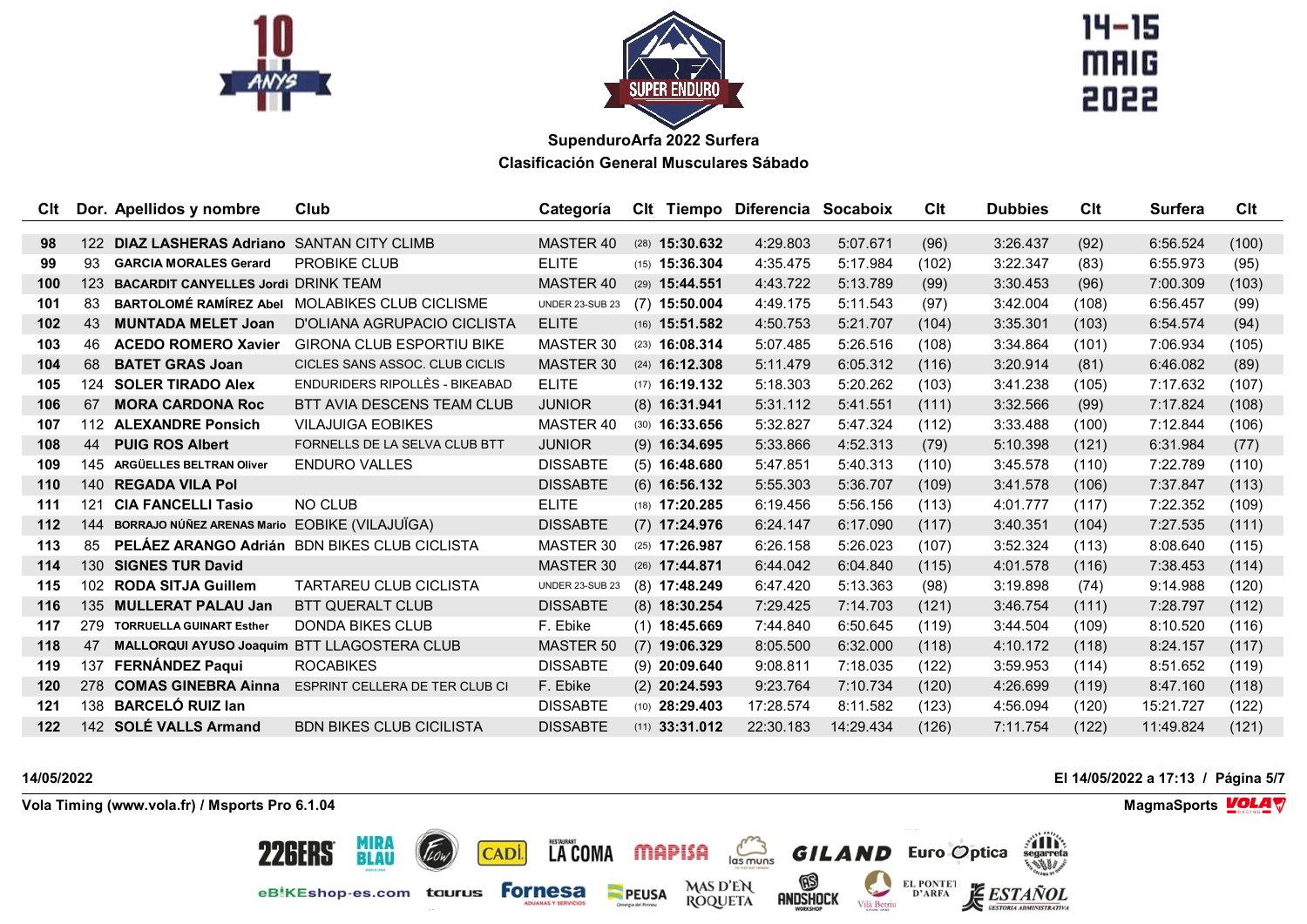



 $14 - 15$ **MAIG** 2022

| Clt                 |     | Dor. Apellidos y nombre                        | Club                                                        | Categoría              |                  | CIt Tiempo Diferencia Socaboix |           | Clt   | <b>Dubbies</b> | CIt   | <b>Surfera</b> | Clt   |
|---------------------|-----|------------------------------------------------|-------------------------------------------------------------|------------------------|------------------|--------------------------------|-----------|-------|----------------|-------|----------------|-------|
| 123                 |     | 143 GARCÍA LÓPEZ Roger                         | $\overline{\phantom{a}}$                                    | <b>DISSABTE</b>        | $(12)$ 53:59.289 | 42:58.460                      | 9:28.727  | (124) | 13:32.219      | (124) | 30:58.343      | (123) |
|                     |     |                                                |                                                             |                        |                  |                                |           |       |                |       |                |       |
| Abandonos - Surfera |     |                                                |                                                             |                        |                  |                                |           |       |                |       |                |       |
|                     |     | 42 TORRENT CAZORLA Sergi                       | FORNELLS DE LA SELVA CLUB BTT                               | <b>JUNIOR</b>          |                  |                                | 4:54.793  | (81)  |                |       |                |       |
|                     | 65  | <b>DALMAU TORNÉ Joan</b>                       | BIKETRIAL COSTA DAURADA TORRED                              | <b>UNDER 23-SUB 23</b> |                  |                                | 14:26.972 | (125) | 8:52.424       | (123) |                |       |
|                     | 79  | <b>MERA PUERTAS Marc</b>                       | LA MARCA CLUB CICLISME                                      | <b>ELITE</b>           |                  |                                | 6:01.852  | (114) |                |       |                |       |
|                     | 86  | <b>BOADA MAS Jordi</b>                         | <b>BDN BIKES CLUB CICLISTA</b>                              | MASTER 40              |                  |                                |           |       |                |       |                |       |
|                     |     | 114 CURIA MOLINS Victor                        |                                                             | MASTER 40              |                  |                                |           |       |                |       |                |       |
|                     | 120 | <b>VENDRELL JULIÀ Jaume</b> CLUB CICLISTA ARFA |                                                             | MASTER 40              |                  |                                |           |       |                |       |                |       |
|                     | 129 | <b>PONS VILARRUBLA Guillem</b>                 | <b>BELLVER CLUB CICLISTA</b>                                | YOUTH-CADET            |                  |                                |           |       |                |       |                |       |
|                     |     |                                                | 149 MARTIN CAMPS Joan Miquel BIKETRIAL COSTA DAURADA TORRED | <b>DIUMENGE</b>        |                  |                                |           |       |                |       |                |       |
|                     |     | 150 ESTEBAN CARMONA Marc                       | OLYMPIA CYCLES CLUB CICLISTA                                | <b>DIUMENGE</b>        |                  |                                |           |       |                |       |                |       |
|                     | 151 | <b>ORIOL CIURANS Carles</b>                    | <b>BTT LA GARRIGA CLUB</b>                                  | <b>DIUMENGE</b>        |                  |                                |           |       |                |       |                |       |
|                     |     | 152 GRIFOLL ARGEMÍ Ramón                       | <b>T-BIKES CLUB CICLISTA</b>                                | <b>DIUMENGE</b>        |                  |                                |           |       |                |       |                |       |
|                     |     | 153 MANZANO SANCHEZ Alex                       | <b>T-BIKES CLUB CICLISTA</b>                                | <b>DIUMENGE</b>        |                  |                                |           |       |                |       |                |       |
|                     | 154 | <b>RODRÍGUEZ CARNICER Adrià</b>                | <b>BTT LA GARRIGA CLUB</b>                                  | <b>DIUMENGE</b>        |                  |                                |           |       |                |       |                |       |
|                     |     | 155 POBLET DOT Albert                          | VIC-ETB CLUB NATACIÓ                                        | <b>DIUMENGE</b>        |                  |                                |           |       |                |       |                |       |
|                     |     | 156 TRUYOLS PONS Jordi                         |                                                             | <b>DIUMENGE</b>        |                  |                                |           |       |                |       |                |       |
|                     | 157 | <b>TARIFA MATEO Nàdia</b>                      |                                                             | <b>DIUMENGE</b>        |                  |                                |           |       |                |       |                |       |
|                     |     | 158 DE SANTIAGO Rafael                         | <b>FORESTAL RIDERS</b>                                      | <b>DIUMENGE</b>        |                  |                                |           |       |                |       |                |       |
|                     |     | 159 BALCELLS VALLS Marc                        | <b>BTT QUERALT</b>                                          | <b>DIUMENGE</b>        |                  |                                |           |       |                |       |                |       |
|                     | 160 | <b>RODRIGO EXPOSITO Ezequiel</b>               | C.C SANT ANDREU DE LA BARCA                                 | <b>DIUMENGE</b>        |                  |                                |           |       |                |       |                |       |
|                     |     | 161 SANTACANA MALET Magí                       | <b>BTT QUERALT</b>                                          | <b>DIUMENGE</b>        |                  |                                |           |       |                |       |                |       |
|                     |     | 162 PULIAFITO Pablo                            | <b>FALOPS</b>                                               | <b>DIUMENGE</b>        |                  |                                |           |       |                |       |                |       |
|                     |     | 163 CAMPAGNA SUAREZ Bernardo                   |                                                             | <b>DIUMENGE</b>        |                  |                                |           |       |                |       |                |       |

LACOMA MAPISA

**PEUSA** 

CADI.

 $\sum_{\text{las muns}}$ 

MAS D'EN<br>ROQUETA

 $\circledR$ 

andshock

**Vola Timing (www.vola.fr) / Msports Pro 6.1.04 MagmaSports MagmaSports MagmaSports MagmaSports MagmaSports** 

**MIRA<br>BLAU** 

eBIKEshop-es.com taurus Fornesa

22GERS

**14/05/2022 El 14/05/2022 a 17:13 / Página 6/7**

**THE** 

**ESTAÑOL** 

**GESTORIA ADMINISTRATIVA** 

**GILAND** Euro Optica

Vilà Betriu

EL PONTE1<br>D'ARFA